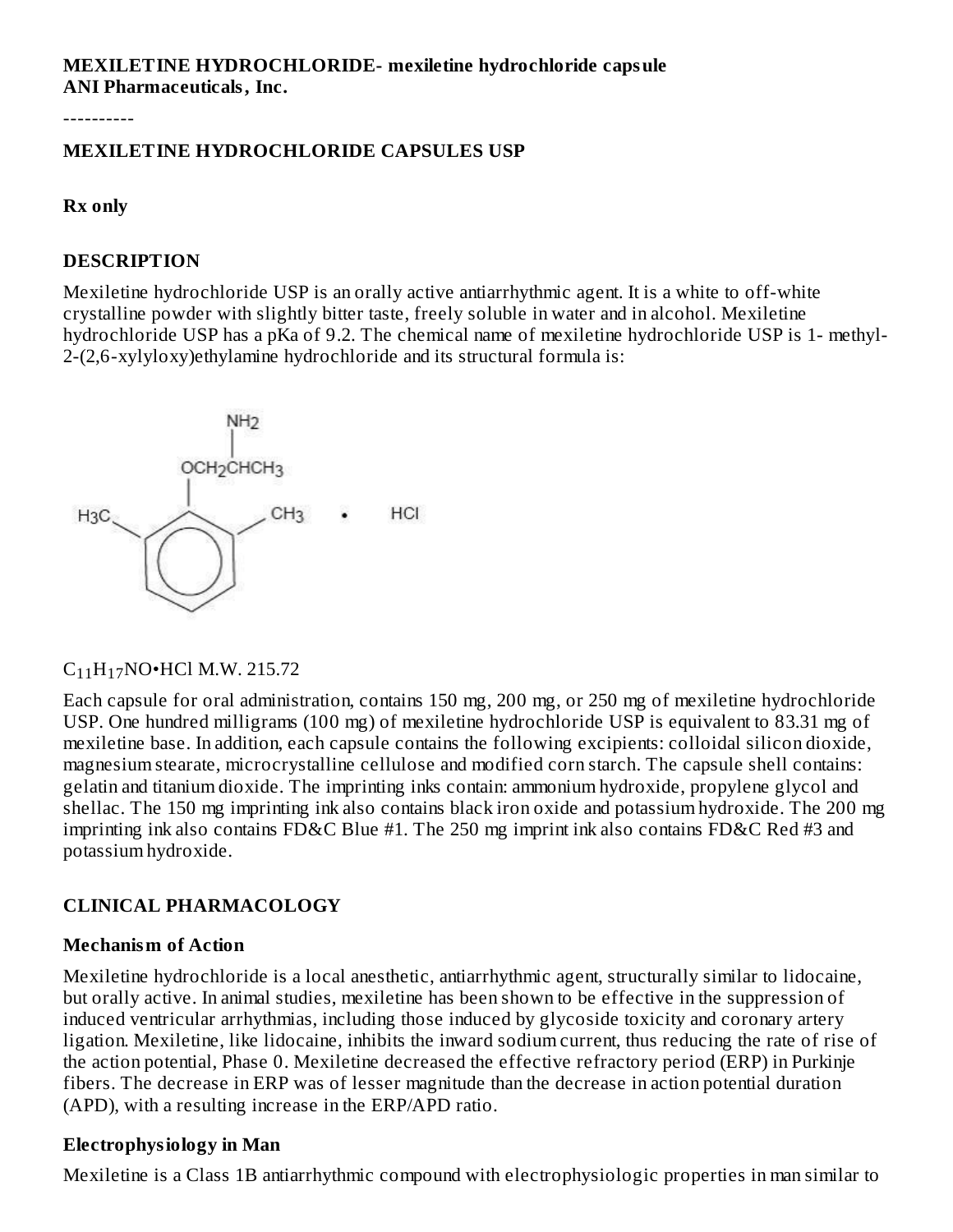those of lidocaine, but dissimilar from quinidine, procainamide, and disopyramide.

In patients with normal conduction systems, mexiletine has a minimal effect on cardiac impulse generation and propagation. In clinical trials, no development of second-degree or third-degree AV block was observed. Mexiletine did not prolong ventricular depolarization (QRS duration) or repolarization (QT intervals) as measured by electrocardiography. Theoretically, therefore, mexiletine may be useful in the treatment of ventricular arrhythmias associated with a prolonged QT interval.

In patients with preexisting conduction defects, depression of the sinus rate, prolongation of sinus node recovery time, decreased conduction velocity and increased effective refractory period of the intraventricular conduction system have occasionally been observed.

The antiarrhythmic effect of mexiletine has been established in controlled comparative trials against placebo, quinidine, procainamide and disopyramide. Mexiletine hydrochloride, at doses of 200 to 400 mg q8h, produced a significant reduction of ventricular premature beats, paired beats, and episodes of non-sustained ventricular tachycardia compared to placebo and was similar in effectiveness to the active agents. Among all patients entered into the studies, about 30% in each treatment group had a 70% or greater reduction in PVC count and about 40% failed to complete the 3 month studies because of adverse effects. Follow-up of patients from the controlled trials has demonstrated continued effectiveness of mexiletine in long-term use.

## **Hemodynamics**

Hemodynamic studies in a limited number of patients, with normal or abnormal myocardial function, following oral administration of mexiletine hydrochloride, have shown small, usually not statistically significant, decreases in cardiac output and increases in systemic vascular resistance, but no significant negative inotropic effect. Blood pressure and pulse rate remain essentially unchanged. Mild depression of myocardial function, similar to that produced by lidocaine, has occasionally been observed following intravenous mexiletine therapy in patients with cardiac disease.

## **Pharmacokinetics**

Mexiletine is well absorbed (~90%) from the gastrointestinal tract. Unlike lidocaine, its first-pass metabolism is low. Peak blood levels are reached in two to three hours. In normal subjects, the plasma elimination half-life of mexiletine is approximately 10 to 12 hours. It is 50 to 60% bound to plasma protein, with a volume of distribution of 5 to 7 liters/kg. Mexiletine is mainly metabolized in the liver, the primary pathway being CYP2D6 metabolism, although it is also a substrate for CYP1A2. With involvement of CYP2D6, there can be either poor or extensive metabolizer phenotypes. Since approximately 90% of mexiletine hydrochloride is metabolized in the liver into inactive metabolites, pathological changes in the liver can restrict hepatic clearance of mexiletine hydrochloride and its metabolites. The metabolic degradation proceeds via various pathways including aromatic and aliphatic hydroxylation, dealkylation, deamination and N-oxidation. Several of the resulting metabolites are submitted to further conjugation with glucuronic acid (phase II metabolism); among these are the major metabolites p-hydroxymexiletine, hydroxy-methylmexiletine and N-hydroxy-mexiletine. Approximately 10% is excreted unchanged by the kidney. While urinary pH does not normally have much influence on elimination, marked changes in urinary pH influence the rate of excretion: acidification accelerates excretion, while alkalinization retards it.

Several metabolites of mexiletine have shown minimal antiarrhythmics activity in animal models. The most active is the minor metabolite N-methylmexiletine, which is less than 20% as potent as mexiletine. The urinary excretion of N-methylmexiletine in man is less than 0.5%. Thus the therapeutic activity of mexiletine is due to the parent compound.

Hepatic impairment prolongs the elimination half-life of mexiletine. In eight patients with moderate to severe liver disease, the mean half-life was approximately 25 hours.

Consistent with the limited renal elimination of mexiletine, little change in the half-life has been detected in patients with reduced renal function. In eight patients with creatinine clearance less than 10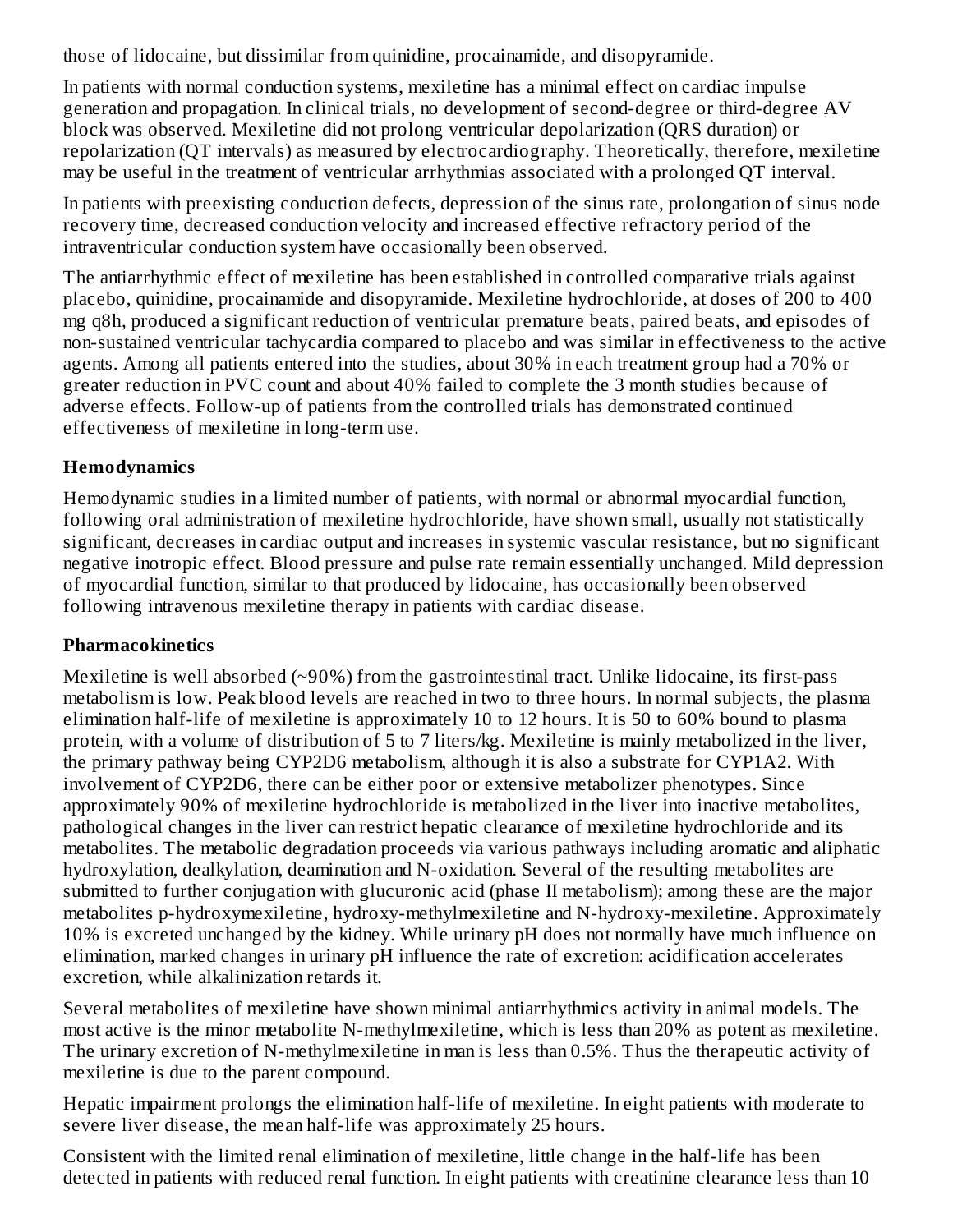mL/min, the mean plasma elimination half-life was 15.7 hours; in seven patients with creatinine clearance between 11 to 40 mL/min, the mean half-life was 13.4 hours.

The absorption rate of mexiletine is reduced in clinical situations such as acute myocardial infarction in which gastric emptying time is increased. Narcotics, atropine and magnesium-aluminum hydroxide have also been reported to slow the absorption of mexiletine. Metoclopramide has been reported to accelerate absorption.

Mexiletine plasma levels of at least 0.5 mcg/mL are generally required for therapeutic response. An increase in the frequency of central nervous system adverse effects has been observed when plasma levels exceed 2 mcg/mL. Thus the therapeutic range is approximately 0.5 to 2 mcg/mL. Plasma levels within the therapeutic range can be attained with either three times daily or twice daily dosing but peak to trough differences are greater with the latter regimen, creating the possibility of adverse effects at peak and arrhythmic escape at trough. Nevertheless, some patients may be transferred successfully to the twice daily regimen. (See **DOSAGE AND ADMINISTRATION**.)

### **INDICATIONS AND USAGE**

Mexiletine Hydrochloride Capsules USP are indicated for the treatment of documented ventricular arrhythmias, such as sustained ventricular tachycardia, that, in the judgment of the physician, are lifethreatening. Because of the proarrhythmic effects of mexiletine, its use with lesser arrhythmias is generally not recommended. Treatment of patients with asymptomatic ventricular premature contractions should be avoided.

Initiation of mexiletine treatment, as with other antiarrhythmic agents used to treat life-threatening arrhythmias, should be carried out in the hospital.

Antiarrhythmic drugs have not been shown to enhance survival in patients with ventricular arrhythmias.

### **CONTRAINDICATIONS**

Mexiletine hydrochloride capsules are contraindicated in the presence of cardiogenic shock or preexisting second- or third-degree AV block (if no pacemaker is present).

### **WARNINGS**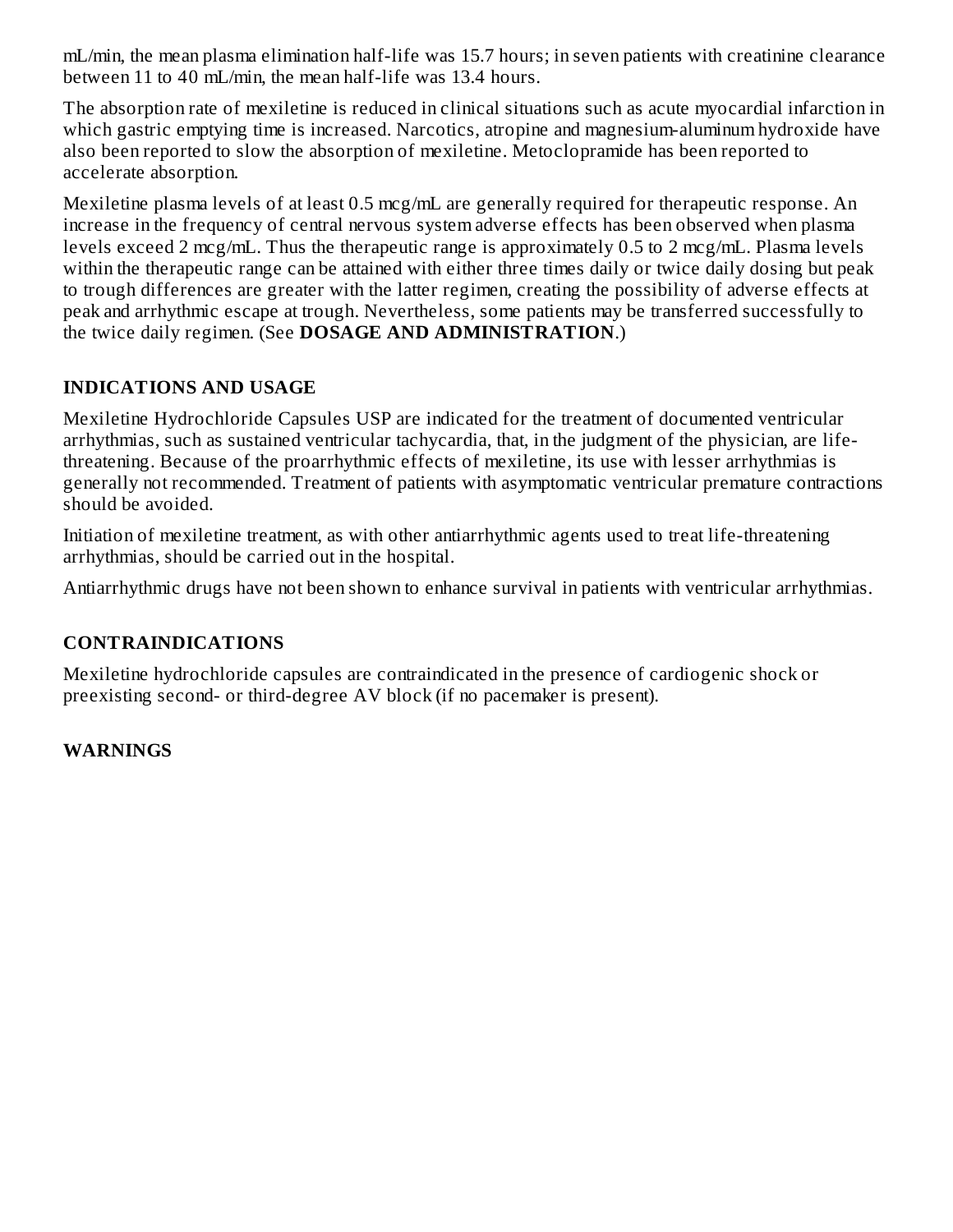#### **BOXED WARNING**

#### **WARNINGS**

#### **Mortality**

**In the National Heart, Lung and Blood Institute's Cardiac Arrhythmia Suppression Trial (CAST), a long-term, multicentered, randomized, double-blind study in patients with asymptomatic non-life-threatening ventricular arrhythmias who had a myocardial infarction more than six days but less than two years previously, an excessive mortality or non-fatal cardiac arrest rate (7.7%) was s een in patients treated with encainide or flecainide compared with that s een in patients assigned to carefully matched placebo-treated groups (3.0%). The average duration of treatment with encainide or flecainide in this study was ten months.**

**The applicability of the CAST results to other populations (e.g., thos e without recent myocardial infarction) is uncertain. Considering the known proarrhythmic properties of mexiletine and the lack of evidence of improved survival for any antiarrhythmic drug in patients without life-threatening arrhythmias, the us e of mexiletine as well as other antiarrhythmic agents should be res erved for patients with life-threatening ventricular arrhythmia.**

#### **Acute Liver Injury**

**In postmarketing experience abnormal liver function tests have been reported, some in the first few weeks of therapy with mexiletine hydrochloride. Most of thes e have been obs erved in the s etting of congestive heart failure or is chemia and their relationship to mexiletine hydrochloride has not been established.**

#### **Drug Reactions with Eosinophilia and Systemic Symptoms (DRESS)**

Drug reactions with eosinophilia and systemic symptoms (DRESS) have been reported in patients taking mexiletine. DRESS typically presents with eosinophilia, fever, rash, and/or lymphadenopathy in association with other organ involvement, such as hepatitis, nephritis, hematologic abnormalities, myocarditis, or myositis, sometimes resembling an acute viral infection. Discontinue mexiletine if DRESS is suspected.

### **PRECAUTIONS**

#### **General**

If a ventricular pacemaker is operative, patients with second or third degree heart block may be treated with mexiletine hydrochloride if continuously monitored. A limited number of patients (45 of 475 in controlled clinical trials) with preexisting first degree AV block were treated with mexiletine; none of these patients developed second or third degree AV block. Caution should be exercised when it is used in such patients or in patients with preexisting sinus node dysfunction or intraventricular conduction abnormalities.

Like other antiarrhythmics mexiletine hydrochloride can cause worsening of arrhythmias. This has been uncommon in patients with less serious arrhythmias (frequent premature beats or nonsustained ventricular tachycardia: see **ADVERSE REACTIONS**), but is of greater concern in patients with lifethreatening arrhythmias such as sustained ventricular tachycardia. In patients with such arrhythmias subjected to programmed electrical stimulation or to exercise provocation, 10 to 15% of patients had exacerbation of the arrhythmia, a rate not greater than that of other agents.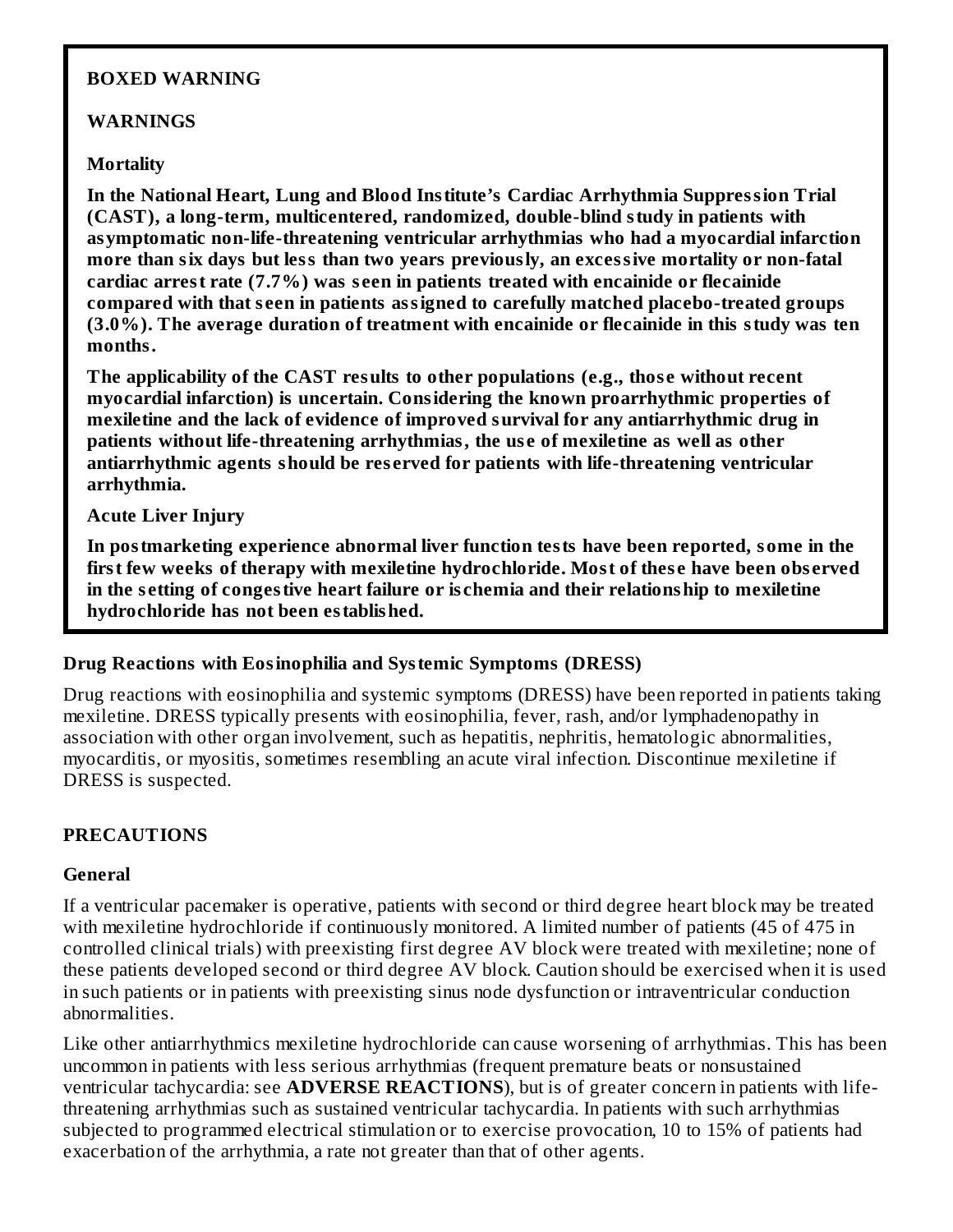Mexiletine should be used with caution in patients with hypotension and severe congestive heart failure because of the potential for aggravating these conditions.

Since mexiletine is metabolized in the liver, and hepatic impairment has been reported to prolong the elimination half-life of mexiletine, patients with liver disease should be followed carefully while receiving mexiletine. The same caution should be observed in patients with hepatic dysfunction secondary to congestive heart failure.

Concurrent drug therapy or dietary regimens which may markedly alter urinary pH should be avoided during mexiletine hydrochloride therapy. The minor fluctuations in urinary pH associated with normal diet do not affect the excretion of mexiletine.

## **SGOT Elevation and Liver Injury**

In three month controlled trials, elevations of SGOT greater than three times the upper limit of normal occurred in about 1% of both mexiletine-treated and control patients. Approximately 2% of patients in the mexiletine compassionate use program had elevations of SGOT greater than or equal to three times the upper limit of normal. These elevations frequently occurred in association with identifiable clinical events and therapeutic measures such as congestive heart failure, acute myocardial infarction, blood transfusions and other medications. These elevations were often asymptomatic and transient, usually not associated with elevated bilirubin levels and usually did not require discontinuation of therapy. Marked elevations of SGOT (> 1000 U/L) were seen before death in four patients with end-stage cardiac disease (severe congestive heart failure, cardiogenic shock).

Rare instances of severe liver injury, including hepatic necrosis, have been reported in association with mexiletine treatment. It is recommended that patients in whom an abnormal liver test has occurred, or who have signs of symptoms suggesting liver dysfunction, be carefully evaluated. If persistent or worsening elevation of hepatic enzymes is detected, consideration should be given to discontinuing therapy.

## **Blood Dys crasias**

Among 10,867 patients treated with mexiletine in the compassionate use program, marked leukopenia (neutrophils less than 1000/mm<sup>3</sup>) or agranulocytosis were seen in 0.06% and milder depressions of leukocytes were seen in 0.08%, and thrombocytopenia was observed in 0.16%. Many of these patients were seriously ill and receiving concomitant medications with known hematologic adverse effects. Rechallenge with mexiletine in several cases was negative. Marked leukopenia or agranulocytosis did not occur in any patient receiving mexiletine alone; five of the six cases of agranulocytosis were associated with procainamide (sustained release preparations in four) and one with vinblastine. If significant hematologic changes are observed, the patient should be carefully evaluated, and, if warranted, mexiletine should be discontinued. Blood counts usually return to normal within a month of discontinuation (see **ADVERSE REACTIONS**).

Convulsions (seizures) did not occur in mexiletine controlled clinical trials. In the compassionate use program, convulsions were reported in about 2 of 1000 patients. Twenty-eight percent of these patients discontinued therapy. Convulsions were reported in patients with and without a prior history of seizures. Mexiletine should be used with caution in patients with known seizure disorder.

## **Drug Interactions**

Since mexiletine hydrochloride is a substrate for the metabolic pathways involving CYP2D6 and CYP1A2 enzymes, inhibition or induction of either of these enzymes would be expected to alter mexiletine plasma concentrations. In a formal, single-dose interaction study ( $n = 6$  males) the clearance of mexiletine was decreased by 38% following the coadministration of fluvoxamine, an inhibitor of CYP1A2. In another formal study ( $n = 8$  extensive and  $n = 7$  poor metabolizers of CYP2D6), coadministration of propafenone did not alter the kinetics of mexiletine in the poor CYP2D6 metabolizer group. However, the metabolic clearance of mexiletine in the extensive metabolizer phenotype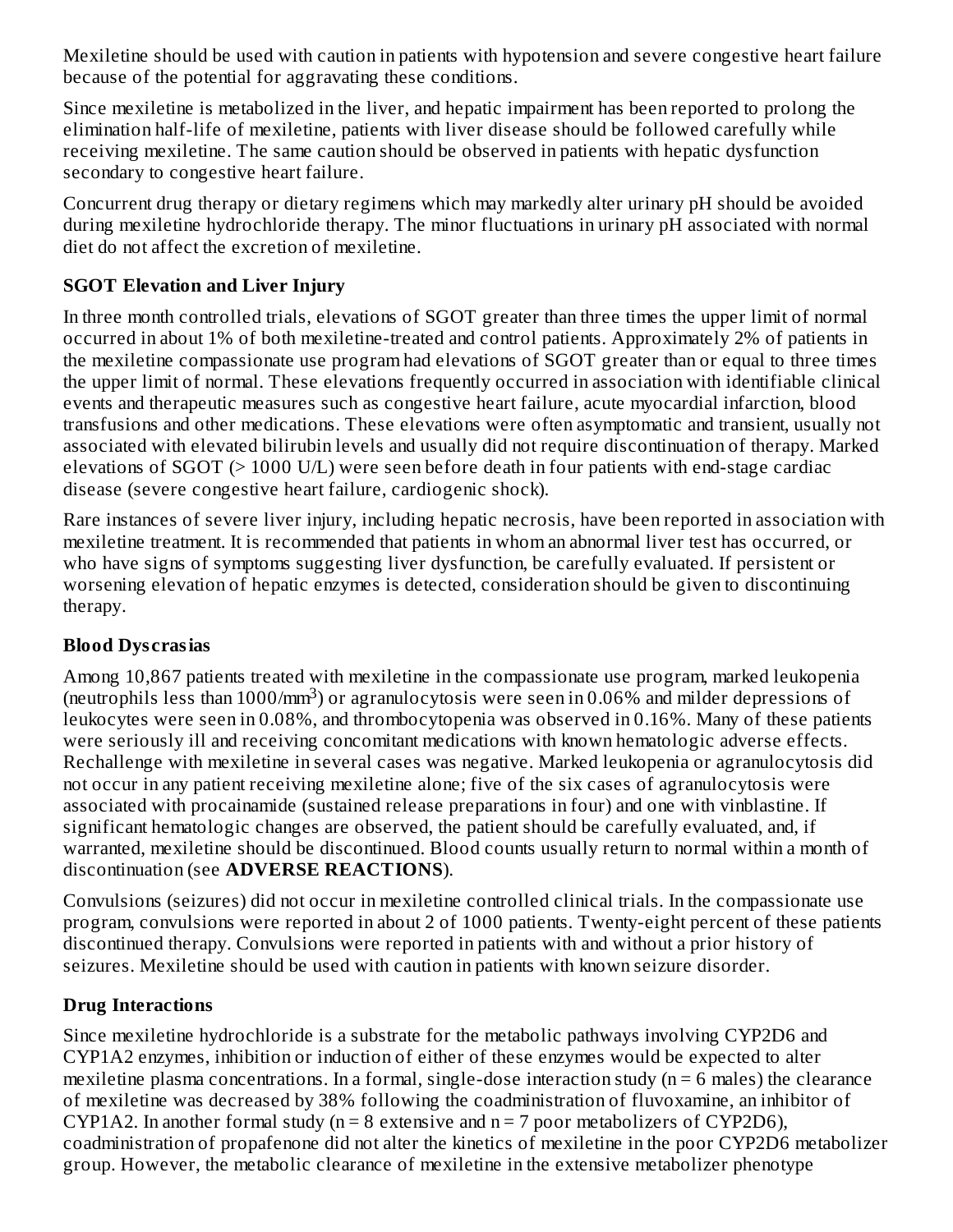decreased by about 70% making the poor and extensive metabolizer groups indistinguishable. In this crossover steady state study, the pharmacokinetics of propafenone were unaffected in either phenotype by the coadministration of mexiletine. Addition of mexiletine to propafenone did not lead to further electrocardiographic parameters changes of QRS, QT $_{\rm c}$ , RR, and PR intervals than propafenone alone. When concomitant administration of either of these two drugs is initiated, the dose of mexiletine should be slowly titrated to desired effect.

In a large compassionate use program mexiletine has been used concurrently with commonly employed antianginal, antihypertensive, and anticoagulant drugs without observed interactions. A variety of antiarrhythmics such as quinidine or propranolol were also added, sometimes with improved control of ventricular ectopy. When phenytoin or other hepatic enzyme inducers such as rifampin and phenobarbital have been taken concurrently with mexiletine, lowered mexiletine plasma levels have been reported. Monitoring of mexiletine plasma levels is recommended during such concurrent use to avoid ineffective therapy.

In a formal study, benzodiazepines were shown not to affect mexiletine plasma concentrations. ECG intervals (PR, QRS, and QT) were not affected by concurrent mexiletine and digoxin, diuretics, or propranolol.

Concurrent administration of cimetidine and mexiletine has been reported to increase, decrease, or leave unchanged mexiletine plasma levels; therefore patients should be followed carefully during concurrent therapy.

Mexiletine does not alter serum digoxin levels but magnesium-aluminum hydroxide, when used to treat gastrointestinal symptoms due to mexiletine, has been reported to lower serum digoxin levels.

Concurrent use of mexiletine and theophylline may lead to increased plasma theophylline levels. One controlled study in eight normal subjects showed a 72% mean increase (range 35 to 136%) in plasma theophylline levels. This increase was observed at the first test point which was the second day after starting mexiletine. Theophylline plasma levels returned to pre-mexiletine values within 48 hours after discontinuing mexiletine. If mexiletine and theophylline are to be used concurrently, theophylline blood levels should be monitored, particularly when the mexiletine dose is changed. An appropriate adjustment in theophylline dose should be considered.

Additionally, in one controlled study in five normal subjects and seven patients, the clearance of caffeine was decreased 50% following the administration of mexiletine.

## **Carcinogenesis, Mutagenesis, Impairment of Fertility**

Studies of carcinogenesis in rats (24 months) and mice (18 months) did not demonstrate any tumorigenic potential. Mexiletine was found to be non-mutagenic in the Ames test. Mexiletine did not impair fertility in the rat.

### **Pregnancy**

## Teratogenic Effects

Reproduction studies performed with mexiletine in rats, mice and rabbits at doses up to four times the maximum human oral dose (24 mg/kg in a 50 kg patient) revealed no evidence of teratogenicity or impaired fertility but did show an increase in fetal resorption. There are no adequate and wellcontrolled studies in pregnant women; this drug should be used in pregnancy only if the potential benefit justifies the potential risk to the fetus.

## **Nursing Mothers**

Mexiletine appears in human milk in concentrations similar to those observed in plasma. Therefore, if the use of mexiletine hydrochloride is deemed essential, an alternative method of infant feeding should be considered.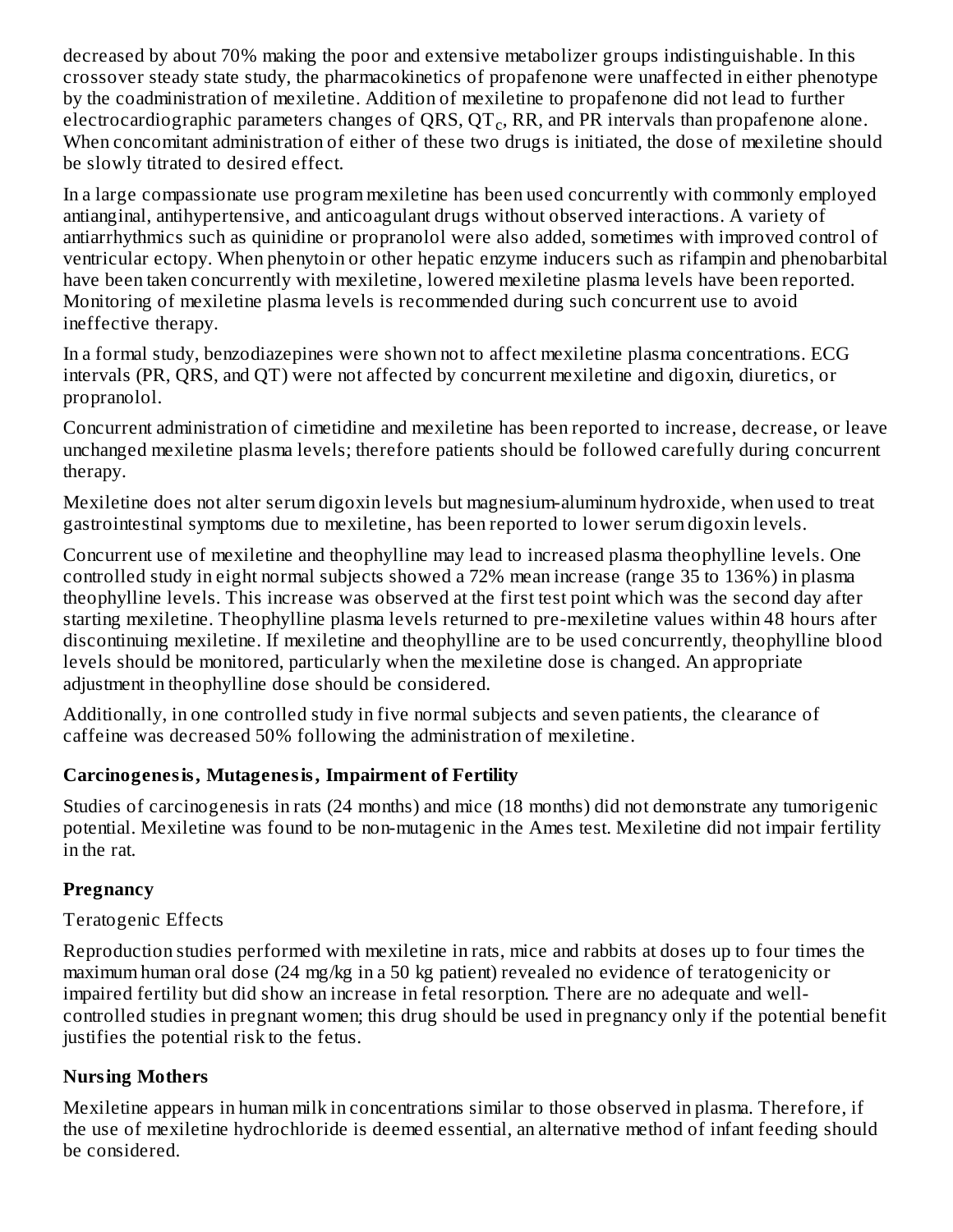### **Pediatric Us e**

Safety and effectiveness in pediatric patients have not been established.

## **ADVERSE REACTIONS**

Mexiletine hydrochloride commonly produces reversible gastrointestinal and nervous system adverse reactions but is otherwise well tolerated. Mexiletine has been evaluated in 483 patients in one month and three month controlled studies and in over 10,000 patients in a large compassionate use program. Dosages in the controlled studies ranged from 600 to 1200 mg/day; some patients (8%) in the compassionate use program were treated with higher daily doses (1600 to 3200 mg/day). In the three month controlled trials comparing mexiletine to quinidine, procainamide and disopyramide, the most frequent adverse reactions were upper gastrointestinal distress (41%), lightheadedness (10.5%), tremor (12.6%) and coordination difficulties (10.2%). Similar frequency and incidence were observed in the one month placebo-controlled trial. Although these reactions were generally not serious, and were dose-related and reversible with a reduction in dosage, by taking the drug with food or antacid or by therapy discontinuation, they led to therapy discontinuation in 40% of patients in the controlled trials. **Table 1** presents the adverse reactions reported in the one-month placebo-controlled trial.

#### **Table 1: Comparative Incidence (%) of Advers e Reactions Among Patients Treated with Mexiletine and Placebo in the 4 Week, Double-Blind Crossover Trial**

|                                           | <b>Mexiletine</b><br>$N = 53$ | <b>Placebo</b><br>$N = 49$ |
|-------------------------------------------|-------------------------------|----------------------------|
| Cardiovascular                            |                               |                            |
| Palpitations                              | 7.5                           | 10.2                       |
| <b>Chest Pain</b>                         | 7.5                           | 4.1                        |
| Increased Ventricular Arrythmia/PVCs      | 1.9                           | ÷                          |
| Digestive                                 |                               |                            |
| Nausea/Vomiting/Heartburn                 | 39.6                          | 6.1                        |
| Central Nervous System                    |                               |                            |
| Dizziness/Lightheadedness                 | 26.4                          | 14.3                       |
| Tremor                                    | 13.2                          |                            |
| Nervousness                               | 11.3                          | 6.1                        |
| <b>Coordination Difficulties</b>          | 9.4                           |                            |
| <b>Changes in Sleep Habits</b>            | 7.5                           | 16.3                       |
| Paresthesias/Numbness                     | 3.8                           | $\overline{2}$             |
| Weakness                                  | 1.9                           | 4.1                        |
| Fatigue                                   | 1.9                           | $\overline{2}$             |
| Tinnitus                                  | 1.9                           | 4.1                        |
| Confusion/Clouded Sensorium               | 1.9                           | $\overline{2}$             |
| Other                                     |                               |                            |
| Headache                                  | 7.5                           | 6.1                        |
| <b>Blurred Vision/Visual Disturbances</b> | 7.5                           | $\overline{2}$             |
| Dyspnea/Respiratory                       | 5.7                           | 10.2                       |
| Rash                                      | 3.8                           | $\overline{2}$             |
| Non-specific Edema                        | 3.8                           |                            |

**Table 2** presents the adverse reactions occurring in one percent or more of patients in the three month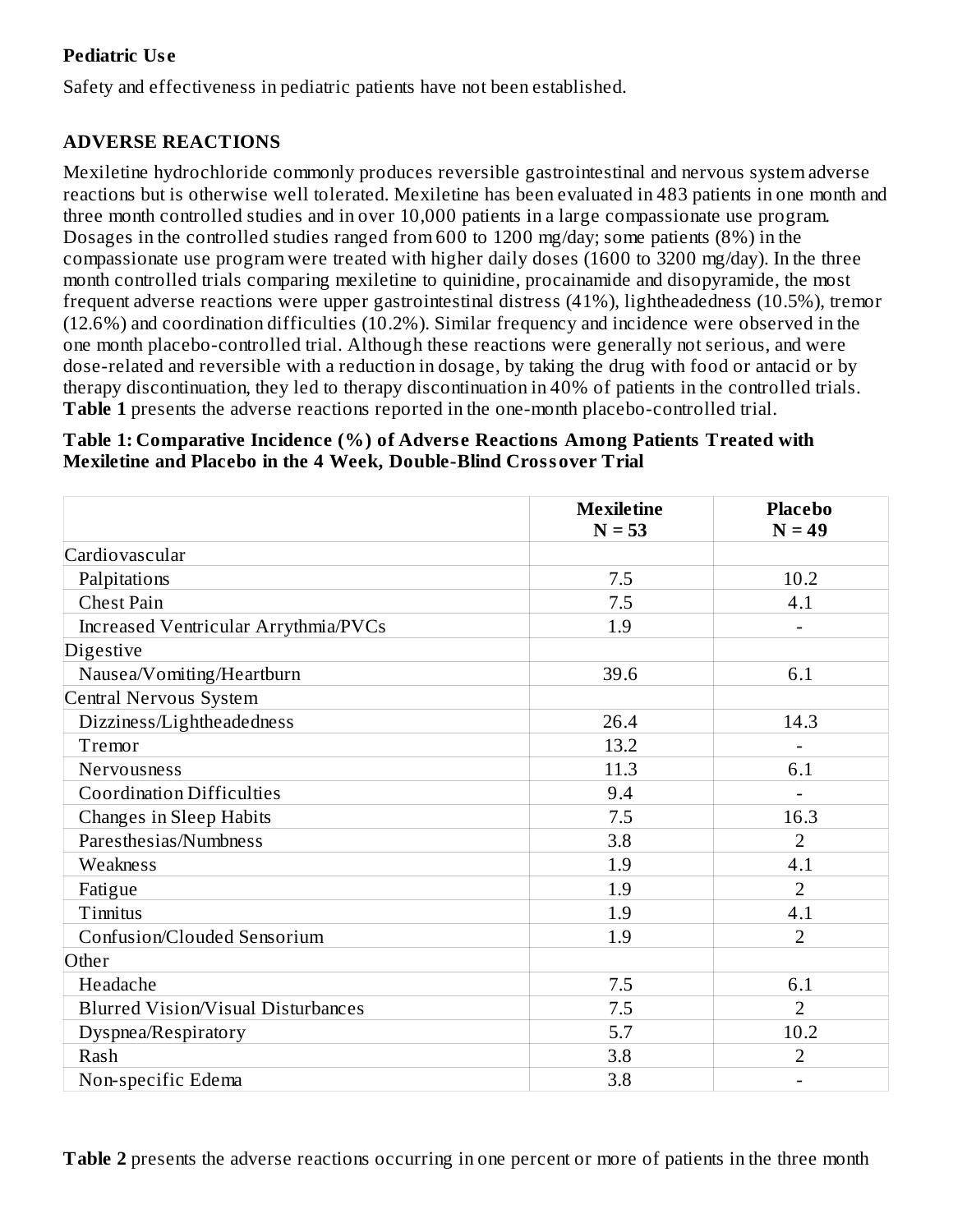#### controlled studies.

#### **Table 2: Comparative Incidence (%) of Advers e Reactions Among Patients Treated with Mexiletine or Control Drugs in the 12 Week Double-Blind Trials**

|                                                  | <b>Mexiletine</b><br>$N = 430$ | Quinidine<br>$N = 262$ | Procainamide<br>$N = 78$     | <b>Disopyramide</b><br>$N = 69$ |
|--------------------------------------------------|--------------------------------|------------------------|------------------------------|---------------------------------|
| Cardiovascular                                   |                                |                        |                              |                                 |
| Palpitations                                     | 4.3                            | 4.6                    | 1.3                          | 5.8                             |
| <b>Chest Pain</b>                                | 2.6                            | 3.4                    | 1.3                          | 2.9                             |
| Angina/Angina-like Pain                          | 1.7                            | 1.9                    | 2.6                          | 2.9                             |
| <b>Increased Ventricular</b><br>Arrhythmias/PVCs | $\mathbf{1}$                   | 2.7                    | 2.6                          |                                 |
| Digestive                                        |                                |                        |                              |                                 |
| Nausea/Vomiting/Heartburn                        | 39.3                           | 21.4                   | 33.3                         | 14.5                            |
| Diarrhea                                         | 5.2                            | 33.2                   | 2.6                          | 8.7                             |
| Constipation                                     | $\overline{4}$                 | $\blacksquare$         | 6.4                          | 11.6                            |
| Changes in Appetite                              | 2.6                            | 1.9                    |                              |                                 |
| Abdominal Pain/Cramps/Discomfort                 | 1.2                            | 1.5                    | $\qquad \qquad \blacksquare$ | 1.4                             |
| Central Nervous System                           |                                |                        |                              |                                 |
| Dizziness/Lightheadedness                        | 18.9                           | 14.1                   | 14.1                         | 2.9                             |
| Tremor                                           | 13.2                           | 2.3                    | 3.8                          | 1.4                             |
| <b>Coordination Difficulties</b>                 | 9.7                            | 1.1                    | 1.3                          |                                 |
| <b>Changes in Sleep Habits</b>                   | 7.1                            | 2.7                    | 11.5                         | 8.7                             |
| Weakness                                         | 5                              | 5.3                    | 7.7                          | 2.9                             |
| Nervousness                                      | $\overline{5}$                 | 1.9                    | 6.4                          | 5.8                             |
| Fatigue                                          | 3.8                            | 5.7                    | 5.1                          | 1.4                             |
| <b>Speech Difficulties</b>                       | 2.6                            | 0.4                    |                              | $\overline{\phantom{a}}$        |
| Confusion/Clouded Sensorium                      | 2.6                            | $\overline{a}$         | 3.8                          |                                 |
| Paresthesias/Numbness                            | 2.4                            | 2.3                    | 2.6                          | $\qquad \qquad \blacksquare$    |
| Tinnitus                                         | 2.4                            | 1.5                    |                              |                                 |
| Depression                                       | 2.4                            | 1.1                    | 1.3                          | 1.4                             |
| Other                                            |                                |                        |                              |                                 |
| <b>Blurred Vision/Visual Disturbances</b>        | 5.7                            | 3.1                    | 5.1                          | 7.2                             |
| Headache                                         | 5.7                            | 6.9                    | 7.7                          | 4.3                             |
| Rash                                             | 4.2                            | 3.8                    | 10.3                         | 1.4                             |
| Dyspnea/Respiratory                              | 3.3                            | 3.1                    | 5.1                          | 2.9                             |
| Dry Mouth                                        | 2.8                            | 1.9                    | 5.1                          | 14.5                            |
| Arthralgia                                       | 1.7                            | 2.3                    | 5.1                          | 1.4                             |
| Fever                                            | 1.2                            | 3.1                    | 2.6                          |                                 |

Less than 1%: Syncope, edema, hot flashes, hypertension, short-term memory loss, loss of consciousness, other psychological changes, diaphoresis, urinary hesitancy/retention, malaise, impotence/decreased libido, pharyngitis, congestive heart failure.

An additional group of over 10,000 patients has been treated in a program allowing administration of mexiletine hydrochloride under compassionate use circumstances. These patients were seriously ill with the large majority on multiple drug therapy. Twenty-four percent of the patients continued in the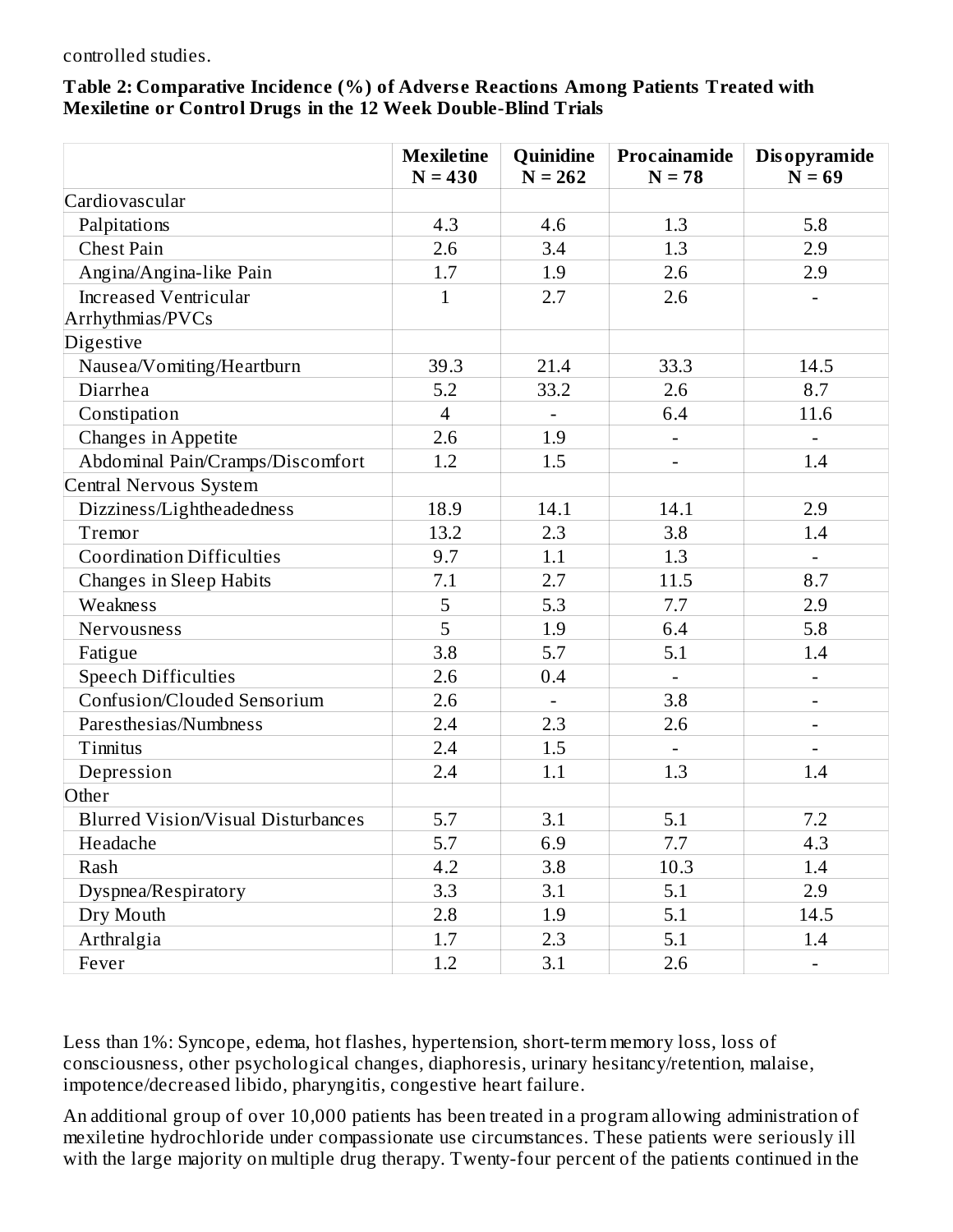program for one year or longer. Adverse reactions leading to therapy discontinuation occurred in 15 percent of patients (usually upper gastrointestinal system or nervous system effects). In general, the more common adverse reactions were similar to those in the controlled trials. Less common adverse reactions possibly related to mexiletine use include:

### **Cardiovas cular System**

Syncope and hypotension, each about 6 in 1000; bradycardia, about 4 in 1000; angina/angina-like pain, about 3 in 1000; edema, atrioventricular block/conduction disturbances and hot flashes, each about 2 in 1000; atrial arrhythmias, hypertension and cardiogenic shock, each about 1 in 1000.

### **Central Nervous System**

Short-term memory loss, about 9 in 1000 patients; hallucinations and other psychological changes, each about 3 in 1000; psychosis and convulsions/seizures, each about 2 in 1000; loss of consciousness, about 6 in 10,000.

## **Digestive**

Dysphagia, about 2 in 1000; peptic ulcer, about 8 in 10,000; upper gastrointestinal bleeding, about 7 in 10,000; esophageal ulceration, about 1 in 10,000. Rare cases of severe hepatitis/acute hepatic necrosis.

### **Skin**

Rare cases of exfoliative dermatitis and Stevens-Johnson syndrome with mexiletine treatment have been reported.

## **Laboratory**

Abnormal liver function tests, about 5 in 1000; positive ANA and thrombocytopenia, each about 2 in 1000; leukopenia (including neutropenia and agranulocytosis), about 1 in 1000; myelofibrosis, about 2 in 10,000 patients.

### **Other**

Diaphoresis, about 6 in 1000; altered taste, about 5 in 1000; salivary changes, hair loss and impotence/decreased libido, each about 4 in 1000; malaise, about 3 in 1000; urinary hesitancy/retention, each about 2 in 1000; hiccups, dry skin, laryngeal and pharyngeal changes and changes in oral mucous membranes, each about 1 in 1000; SLE syndrome, about 4 in 10,000.

## **Hematology**

Blood dyscrasias were not seen in the controlled trials but did occur among 10,867 patients treated with mexiletine in the compassionate use program (see **PRECAUTIONS**).

Myelofibrosis was reported in two patients in the compassionate use program; one was receiving longterm thiotepa therapy and the other had pretreatment myeloid abnormalities.

In postmarketing experience, there have been isolated, spontaneous reports of pulmonary changes including pulmonary infiltration and pulmonary fibrosis during mexiletine therapy with or without other drugs or diseases that are known to produce pulmonary toxicity. A causal relationship to mexiletine therapy has not been established. In addition, there have been isolated reports of drowsiness, nystagmus, ataxia, dyspepsia, hypersensitivity reaction, and exacerbation of congestive heart failure in patients with preexisting compromised ventricular function. There have been rare reports of pancreatitis associated with mexiletine treatment.

To report SUSPECTED ADVERSE REACTIONS, contact ANI Pharmaceuticals, Inc. at 1-800-308- 6755 or FDA at 1-800-FDA-1088 or www.fda.gov/medwatch.

# **OVERDOSAGE**

Clinical findings associated with mexiletine overdosage have included drowsiness, confusion, nausea, hypotension, sinus bradycardia, paresthesia, seizures, bundle branch block, AV heart block, asystole, ventricular tachyarrythmia, including ventricular fibrillation, cardiovascular collapse and coma. The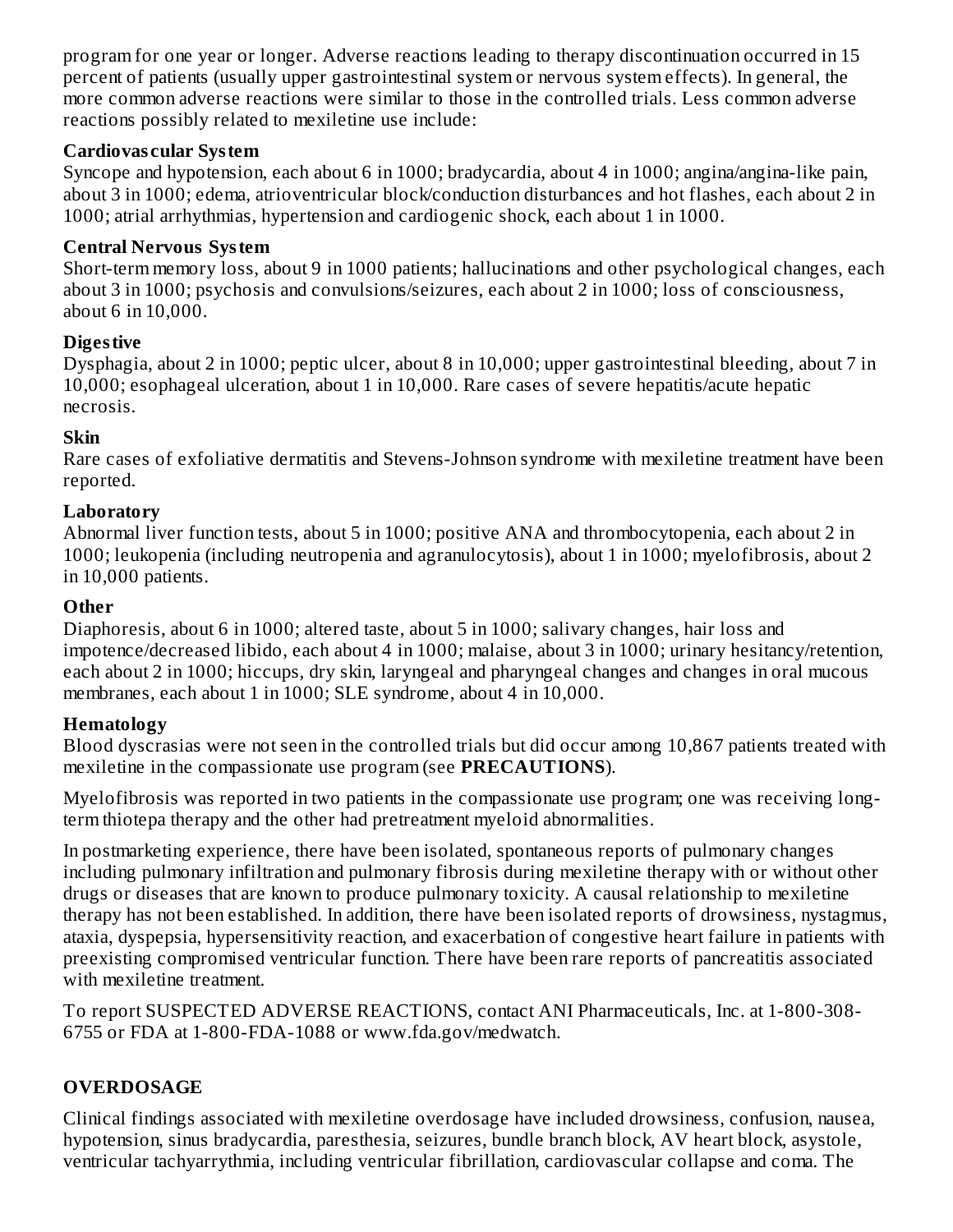lowest known dose in a fatality case was 4.4 g with postmortem serum mexiletine level of 34 to 37 mcg/mL (Jequier P. et. al., Lancet 1976: 1 (7956): 429). Patients have recovered from ingestion of 4 g to 18 g of mexiletine (Frank S. E. et. al., Am J Emerg Med 1991: 9:43-48).

There is no specific antidote for mexiletine. Management of mexiletine overdosage includes general supportive measures, close observation and monitoring of vital signs. In addition, the use of pharmacologic interventions (e.g., pressor agents, atropine or anticonvulsants) or transvenous cardiac pacing is suggested, depending on the patient's clinical condition.

# **DOSAGE AND ADMINISTRATION**

The dosage of mexiletine hydrochloride must be individualized on the basis of response and tolerance, both of which are dose-related. Administration with food or antacid is recommended. Initiate mexiletine therapy with 200 mg every eight hours when rapid control of arrhythmia is not essential. A minimum of two to three days between dose adjustments is recommended. Dose may be adjusted in 50 or 100 mg increments up or down.

As with any antiarrhythmic drug, clinical and electrocardiographic evaluation (including Holter monitoring if necessary for evaluation) are needed to determine whether the desired antiarrhythmic effect has been obtained and to guide titration and dose adjustment.

Satisfactory control can be achieved in most patients by 200 to 300 mg given every eight hours with food or antacid. If satisfactory response has not been achieved at 300 mg q8h, and the patient tolerates mexiletine well, a dose of 400 mg q8h may be tried. As the severity of CNS side effects increases with total daily dose, the dose should not exceed 1200 mg/day.

In general, patients with renal failure will require the usual doses of mexiletine hydrochloride. Patients with severe liver disease, however, may require lower doses and must be monitored closely. Similarly, marked right-sided congestive heart failure can reduce hepatic metabolism and reduce the needed dose. Plasma level may also be affected by certain concomitant drugs (see **PRECAUTIONS, Drug Interactions**).

## **Loading Dos e**

When rapid control of ventricular arrhythmia is essential, an initial loading dose of 400 mg of mexiletine hydrochloride may be administered, followed by a 200 mg dose in eight hours. Onset of therapeutic effect is usually observed within 30 minutes to two hours.

## **Q12H Dosage Schedule**

Some patients responding to mexiletine may be transferred to a 12 hour dosage schedule to improve convenience and compliance. If adequate suppression is achieved on a mexiletine hydrochloride dose of 300 mg or less every eight hours, the same total daily dose may be given in divided doses every 12 hours while carefully monitoring the degree of suppression of ventricular ectopy. This dose may be adjusted up to a maximum of 450 mg every 12 hours to achieve the desired response.

## **Transferring to Mexiletine Hydrochloride**

The following dosage schedule, based on theoretical considerations rather than experimental data, is suggested for transferring patients from other Class I oral antiarrhythmic agents to mexiletine: mexiletine hydrochloride treatment may be initiated with a 200 mg dose, and titrated to response as described above, 6 to 12 hours after the last dose of quinidine sulfate, 3 to 6 hours after the last dose of procainamide, 6 to 12 hours after the last dose of disopryramide or 8 to 12 hours after the last dose of tocainide.

In patients in whom withdrawal of the previous antiarrhythmic agent is likely to produce life-threatening arrhythmias, hospitalization of the patient is recommended.

When transferring from lidocaine to mexiletine, the lidocaine infusion should be stopped when the first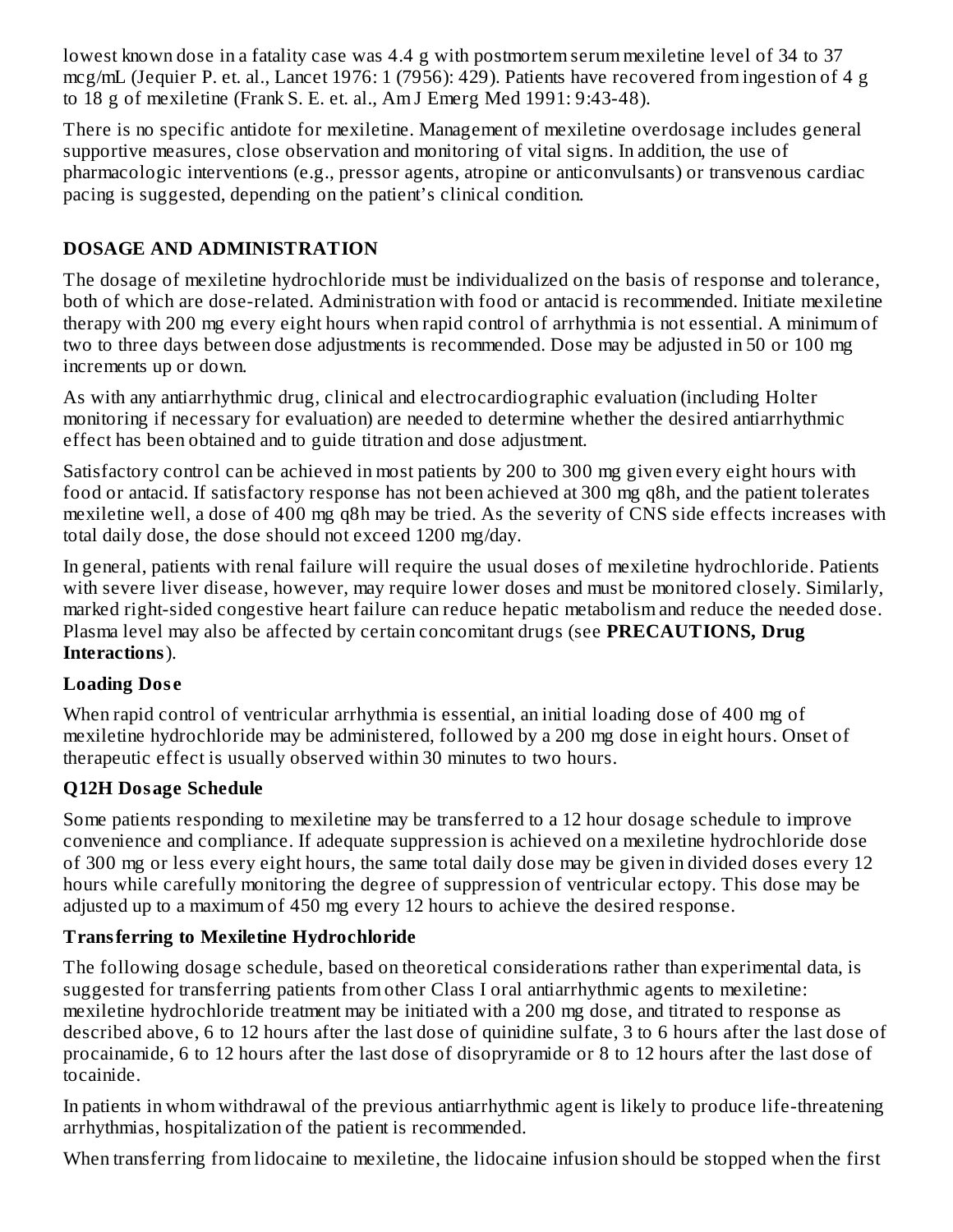oral dose of mexiletine hydrochloride is administered. The infusion line should be left open until suppression of the arrhythmia appears to be satisfactorily maintained. Consideration should be given to the similarity of the adverse effects of lidocaine and mexiletine and the possibility that they may be additive.

### **HOW SUPPLIED**

Mexiletine Hydrochloride Capsules USP, 150 mg are white to yellow granular powder in a hard gelatin capsule with an opaque white cap and body, imprinted with 'ANI' on the cap and '820' on the body in black ink. They are supplied as follows: NDC 62559-820-01 bottles of 100.

Mexiletine Hydrochloride Capsules USP, 200 mg are white to yellow granular powder in a hard gelatin capsule with an opaque white cap and body, imprinted with 'ANI' on the cap and '821' on the body in blue ink. They are supplied as follows: NDC 62559-821-01 bottles of 100.

Mexiletine Hydrochloride Capsules USP, 250 mg are white to yellow granular powder in a hard gelatin capsule with an opaque white cap and body, imprinted with 'ANI' on the cap and '822' on the body in pink ink. They are supplied as follows: NDC 62559-822-01 bottles of 100.

Store at 20° to 25°C (68° to 77°F) [see USP Controlled Room Temperature].

Dispense in a tight, light-resistant container as defined in the USP, with a child-resistant closure (as required).

Manufactured by: ANI Pharmaceuticals Canada, Inc. Oakville, ON L6H 1M5 Canada

Distributed by: ANI Pharmaceuticals, Inc. Baudette, MN 56623



N4621 Rev 12/19

#### **PACKAGE/LABEL PRINCIPAL DISPLAY PANEL**

**Mexiletine Hydrochloride Capsules USP, 150 mg NDC 62559-820-01 TAKE WITH FOOD OR ANTACID. Rx only 100 Capsules**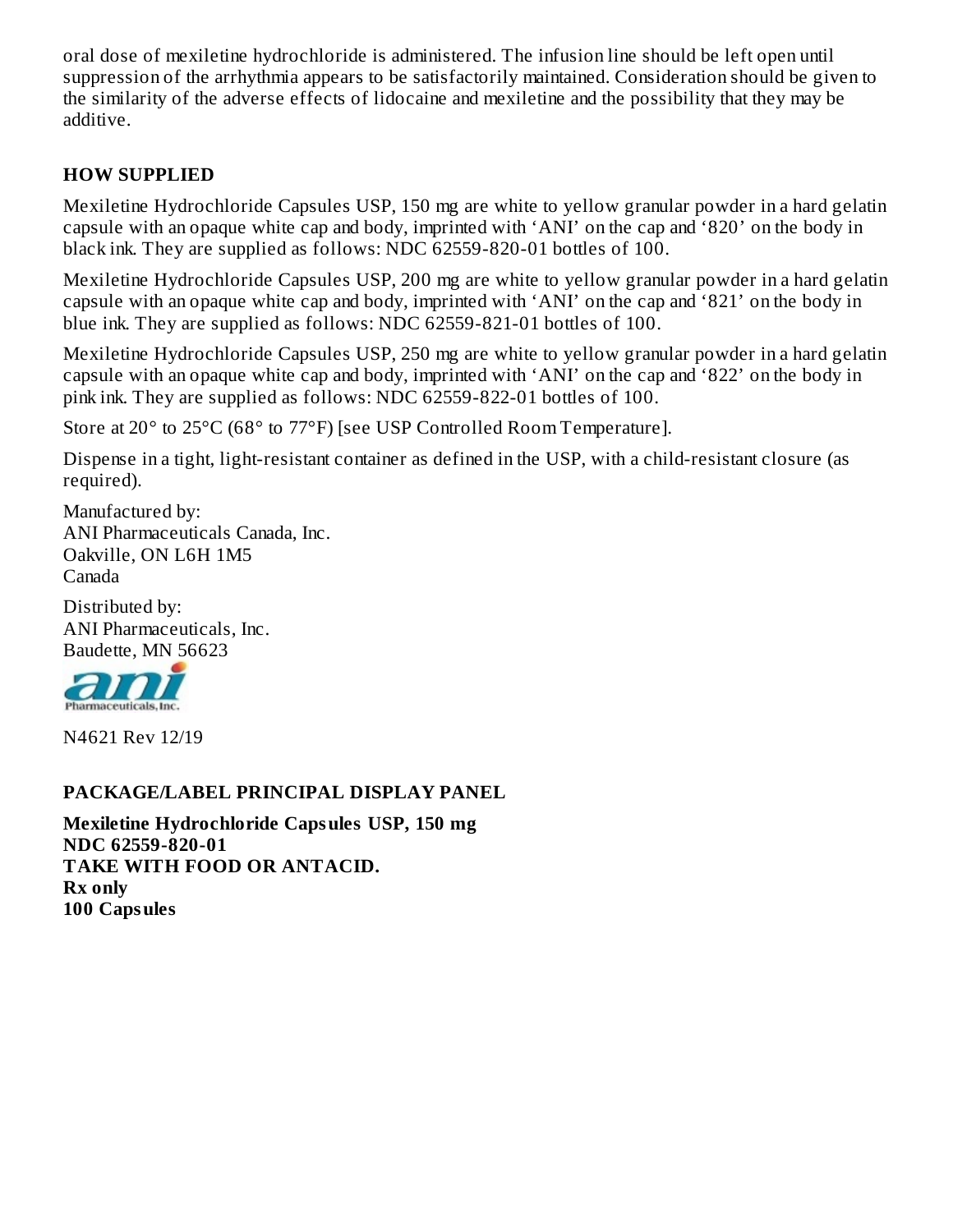

### **PACKAGE/LABEL PRINCIPAL DISPLAY PANEL**

**Mexiletine Hydrochloride Capsules USP, 200 mg NDC 62559-821-01 TAKE WITH FOOD OR ANTACID. Rx only 100 Capsules**



### **PACKAGE/LABEL PRINCIPAL DISPLAY PANEL**

**Mexiletine Hydrochloride Capsules USP, 250 mg NDC 62559-822-01**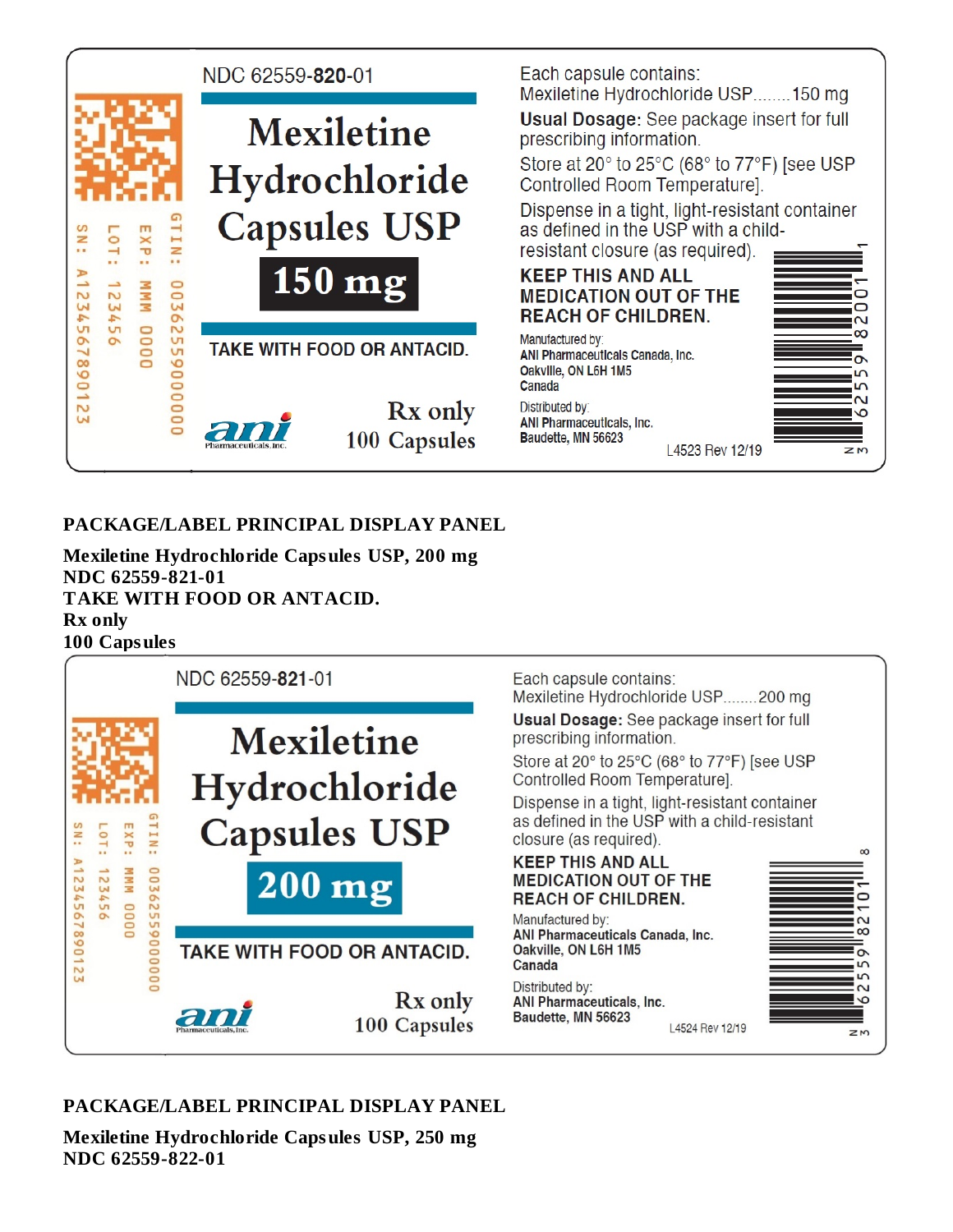#### **TAKE WITH FOOD OR ANTACID. Rx only 100 Capsules**



| <b>MEXILETINE HYDROCHLORIDE</b>                                                |                                |                                           |               |          |
|--------------------------------------------------------------------------------|--------------------------------|-------------------------------------------|---------------|----------|
| mexiletine hydrochloride capsule                                               |                                |                                           |               |          |
|                                                                                |                                |                                           |               |          |
| <b>Product Information</b>                                                     |                                |                                           |               |          |
| Product Type                                                                   | <b>HUMAN PRESCRIPTION DRUG</b> | Item Code (Source)                        | NDC:62559-820 |          |
| <b>Route of Administration</b>                                                 | ORAL                           |                                           |               |          |
|                                                                                |                                |                                           |               |          |
|                                                                                |                                |                                           |               |          |
| <b>Active Ingredient/Active Moiety</b>                                         |                                |                                           |               |          |
|                                                                                | <b>Ingredient Name</b>         | <b>Basis of Strength</b>                  |               | Strength |
| MEXILETINE HYDRO CHLORIDE (UNII: 606D60IS38) (MEXILETINE -<br>UNII:1U511HHV4Z) |                                | <b>MEXILETINE</b><br><b>HYDROCHLORIDE</b> |               | 150 mg   |
|                                                                                |                                |                                           |               |          |
|                                                                                |                                |                                           |               |          |
| <b>Inactive Ingredients</b>                                                    |                                |                                           |               |          |
|                                                                                | <b>Ingredient Name</b>         |                                           |               | Strength |
| <b>SILICON DIO XIDE (UNII: ETJ7Z6 XBU4)</b>                                    |                                |                                           |               |          |
| MAGNESIUM STEARATE (UNII: 70097M6I30)                                          |                                |                                           |               |          |
| MICRO CRYSTALLINE CELLULOSE 101 (UNII: 7T9 FYH5QMK)                            |                                |                                           |               |          |
| STARCH, CORN (UNII: O8232NY3SJ)                                                |                                |                                           |               |          |
| GELATIN, UNSPECIFIED (UNII: 2G86QN327L)                                        |                                |                                           |               |          |
| TITANIUM DIO XIDE (UNII: 15FIX9V2JP)                                           |                                |                                           |               |          |
| <b>AMMO NIA (UNII: 5138 Q19 F1X)</b>                                           |                                |                                           |               |          |
| PROPYLENE GLYCOL (UNII: 6DC9Q167V3)                                            |                                |                                           |               |          |
| <b>SHELLAC</b> (UNII: 46 N107B71O)                                             |                                |                                           |               |          |
| FERROSOFERRIC OXIDE (UNII: XM0M87F357)                                         |                                |                                           |               |          |
| POTASSIUM HYDROXIDE (UNII: WZH3C48M4T)                                         |                                |                                           |               |          |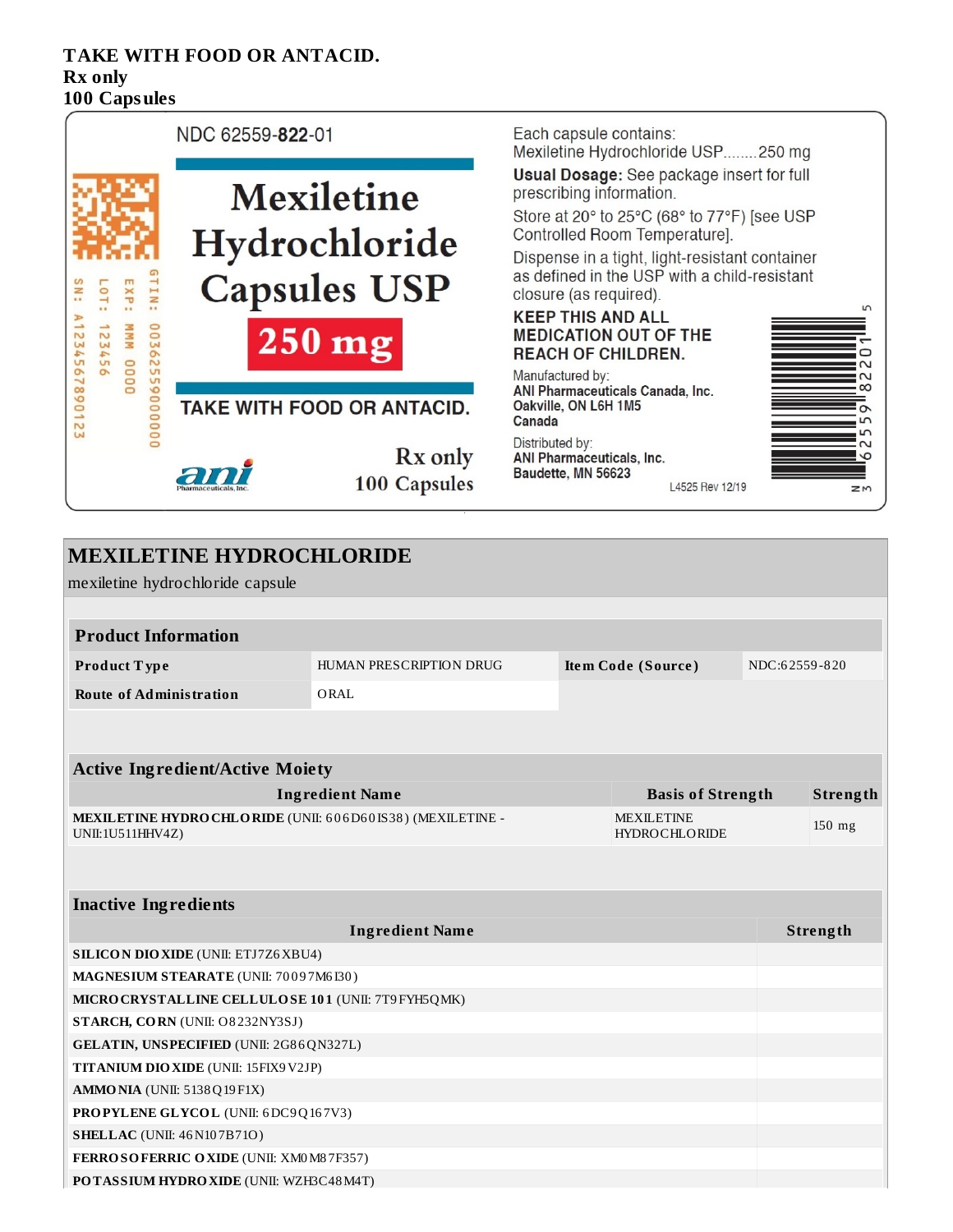| <b>Product Characteristics</b> |                |                                                                       |                                         |                           |  |  |  |  |
|--------------------------------|----------------|-----------------------------------------------------------------------|-----------------------------------------|---------------------------|--|--|--|--|
| Color                          | <b>WHITE</b>   | <b>Score</b>                                                          |                                         | no score                  |  |  |  |  |
| <b>Shape</b>                   | <b>CAPSULE</b> | <b>Size</b>                                                           |                                         | $18 \,\mathrm{mm}$        |  |  |  |  |
| Flavor                         |                | <b>Imprint Code</b>                                                   |                                         | ANI:820                   |  |  |  |  |
| <b>Contains</b>                |                |                                                                       |                                         |                           |  |  |  |  |
|                                |                |                                                                       |                                         |                           |  |  |  |  |
|                                |                |                                                                       |                                         |                           |  |  |  |  |
| Packaging                      |                |                                                                       |                                         |                           |  |  |  |  |
| <b>Item Code</b><br>#          |                | <b>Package Description</b>                                            | Marketing Start Date Marketing End Date |                           |  |  |  |  |
|                                |                | 1 NDC:62559-820-01 100 in 1 BOTTLE; Type 0: Not a Combination Product | 06/22/2020                              |                           |  |  |  |  |
|                                |                |                                                                       |                                         |                           |  |  |  |  |
|                                |                |                                                                       |                                         |                           |  |  |  |  |
| <b>Marketing Information</b>   |                |                                                                       |                                         |                           |  |  |  |  |
| <b>Marketing Category</b>      |                | <b>Application Number or Monograph Citation</b>                       | <b>Marketing Start Date</b>             | <b>Marketing End Date</b> |  |  |  |  |
| <b>ANDA</b>                    | ANDA074450     |                                                                       | 06/22/2020                              |                           |  |  |  |  |
|                                |                |                                                                       |                                         |                           |  |  |  |  |
|                                |                |                                                                       |                                         |                           |  |  |  |  |

| <b>MEXILETINE HYDROCHLORIDE</b>                                                |                         |                                           |               |          |
|--------------------------------------------------------------------------------|-------------------------|-------------------------------------------|---------------|----------|
| mexiletine hydrochloride capsule                                               |                         |                                           |               |          |
|                                                                                |                         |                                           |               |          |
| <b>Product Information</b>                                                     |                         |                                           |               |          |
| Product Type                                                                   | HUMAN PRESCRIPTION DRUG | Item Code (Source)                        | NDC:62559-821 |          |
| <b>Route of Administration</b>                                                 | ORAL                    |                                           |               |          |
|                                                                                |                         |                                           |               |          |
| <b>Active Ingredient/Active Moiety</b>                                         |                         |                                           |               |          |
|                                                                                | <b>Ingredient Name</b>  | <b>Basis of Strength</b>                  |               | Strength |
| MEXILETINE HYDRO CHLORIDE (UNII: 606D60IS38) (MEXILETINE -<br>UNII:1U511HHV4Z) |                         | <b>MEXILETINE</b><br><b>HYDROCHLORIDE</b> |               | 200 mg   |
|                                                                                |                         |                                           |               |          |
| <b>Inactive Ingredients</b>                                                    |                         |                                           |               |          |
|                                                                                | <b>Ingredient Name</b>  |                                           |               | Strength |
| <b>SILICON DIO XIDE (UNII: ETJ7Z6 XBU4)</b>                                    |                         |                                           |               |          |
| MAGNESIUM STEARATE (UNII: 70097M6I30)                                          |                         |                                           |               |          |
| MICRO CRYSTALLINE CELLULOSE 101 (UNII: 7T9 FYH5QMK)                            |                         |                                           |               |          |
| STARCH, CORN (UNII: O8232NY3SJ)                                                |                         |                                           |               |          |
| GELATIN, UNSPECIFIED (UNII: 2G86QN327L)                                        |                         |                                           |               |          |
| <b>TITANIUM DIO XIDE (UNII: 15FIX9 V2JP)</b>                                   |                         |                                           |               |          |
| <b>AMMO NIA (UNII: 5138 Q19 F1X)</b>                                           |                         |                                           |               |          |
| PROPYLENE GLYCOL (UNII: 6DC9Q167V3)                                            |                         |                                           |               |          |
| <b>SHELLAC</b> (UNII: 46 N107B71O)                                             |                         |                                           |               |          |
| FD&C BLUE NO. 1 (UNII: H3R47K3TBD)                                             |                         |                                           |               |          |
|                                                                                |                         |                                           |               |          |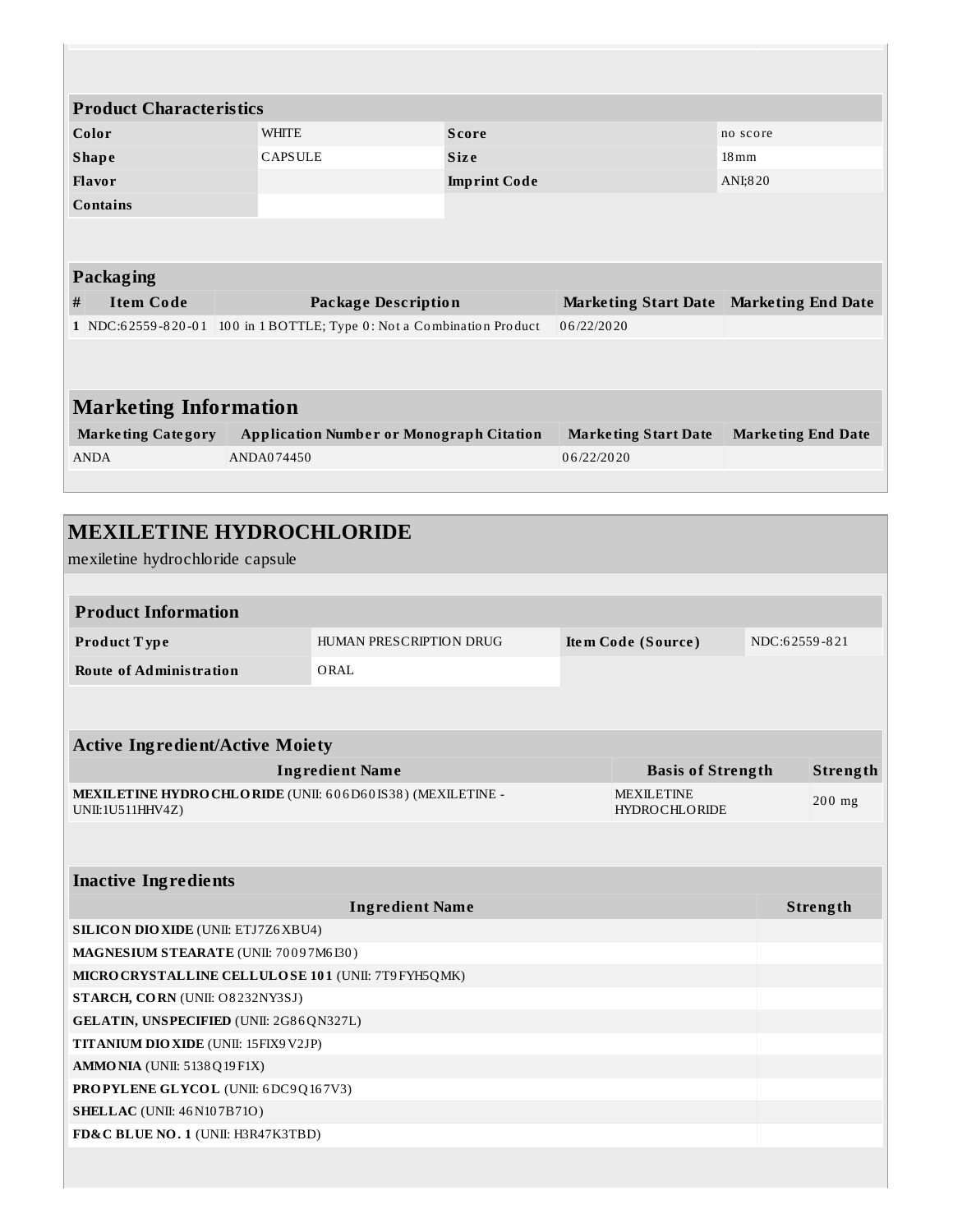|   | <b>Product Characteristics</b> |              |                                                    |                     |                             |                                                  |
|---|--------------------------------|--------------|----------------------------------------------------|---------------------|-----------------------------|--------------------------------------------------|
|   | Color                          | <b>WHITE</b> |                                                    | <b>Score</b>        |                             | no score                                         |
|   | <b>Shape</b>                   |              | <b>CAPSULE</b>                                     | <b>Size</b>         |                             | $19 \,\mathrm{mm}$                               |
|   | Flavor                         |              |                                                    | <b>Imprint Code</b> |                             | ANI;821                                          |
|   | <b>Contains</b>                |              |                                                    |                     |                             |                                                  |
|   |                                |              |                                                    |                     |                             |                                                  |
|   |                                |              |                                                    |                     |                             |                                                  |
|   | Packaging                      |              |                                                    |                     |                             |                                                  |
| # | <b>Item Code</b>               |              | <b>Package Description</b>                         |                     |                             | <b>Marketing Start Date   Marketing End Date</b> |
|   | 1 NDC:62559-821-01             |              | 100 in 1 BOTTLE; Type 0: Not a Combination Product |                     | 06/22/2020                  |                                                  |
|   |                                |              |                                                    |                     |                             |                                                  |
|   |                                |              |                                                    |                     |                             |                                                  |
|   | <b>Marketing Information</b>   |              |                                                    |                     |                             |                                                  |
|   | <b>Marketing Category</b>      |              | <b>Application Number or Monograph Citation</b>    |                     | <b>Marketing Start Date</b> | <b>Marketing End Date</b>                        |
|   | <b>ANDA</b>                    | ANDA074450   |                                                    |                     | 06/22/2020                  |                                                  |
|   |                                |              |                                                    |                     |                             |                                                  |
|   |                                |              |                                                    |                     |                             |                                                  |

| <b>MEXILETINE HYDROCHLORIDE</b>                      |                                                             |                                           |               |
|------------------------------------------------------|-------------------------------------------------------------|-------------------------------------------|---------------|
| mexiletine hydrochloride capsule                     |                                                             |                                           |               |
| <b>Product Information</b>                           |                                                             |                                           |               |
|                                                      |                                                             |                                           | NDC:62559-822 |
| Product Type                                         | HUMAN PRESCRIPTION DRUG                                     | Item Code (Source)                        |               |
| <b>Route of Administration</b>                       | ORAL                                                        |                                           |               |
|                                                      |                                                             |                                           |               |
| <b>Active Ingredient/Active Moiety</b>               |                                                             |                                           |               |
|                                                      | <b>Ingredient Name</b>                                      | <b>Basis of Strength</b>                  | Strength      |
| UNII:1U511HHV4Z)                                     | MEXIL ETINE HYDRO CHLORIDE (UNII: 606D60IS38) (MEXILETINE - | <b>MEXILETINE</b><br><b>HYDROCHLORIDE</b> | 250 mg        |
|                                                      |                                                             |                                           |               |
| <b>Inactive Ingredients</b>                          |                                                             |                                           |               |
|                                                      | <b>Ingredient Name</b>                                      |                                           | Strength      |
| SILICON DIO XIDE (UNII: ETJ7Z6XBU4)                  |                                                             |                                           |               |
| MAGNESIUM STEARATE (UNII: 70097M6I30)                |                                                             |                                           |               |
| MICRO CRYSTALLINE CELLULO SE 101 (UNII: 7T9 FYH5QMK) |                                                             |                                           |               |
| STARCH, CORN (UNII: O8232NY3SJ)                      |                                                             |                                           |               |
| GELATIN, UNSPECIFIED (UNII: 2G86QN327L)              |                                                             |                                           |               |
| TITANIUM DIO XIDE (UNII: 15FIX9V2JP)                 |                                                             |                                           |               |
| <b>AMMO NIA (UNII: 5138 Q19 F1X)</b>                 |                                                             |                                           |               |
| PROPYLENE GLYCOL (UNII: 6DC9Q167V3)                  |                                                             |                                           |               |
| <b>SHELLAC</b> (UNII: 46 N107B71O)                   |                                                             |                                           |               |
| FD&C RED NO. 3 (UNII: PN2ZH5LOQY)                    |                                                             |                                           |               |
| POTASSIUM HYDROXIDE (UNII: WZH3C48M4T)               |                                                             |                                           |               |
|                                                      |                                                             |                                           |               |
|                                                      |                                                             |                                           |               |